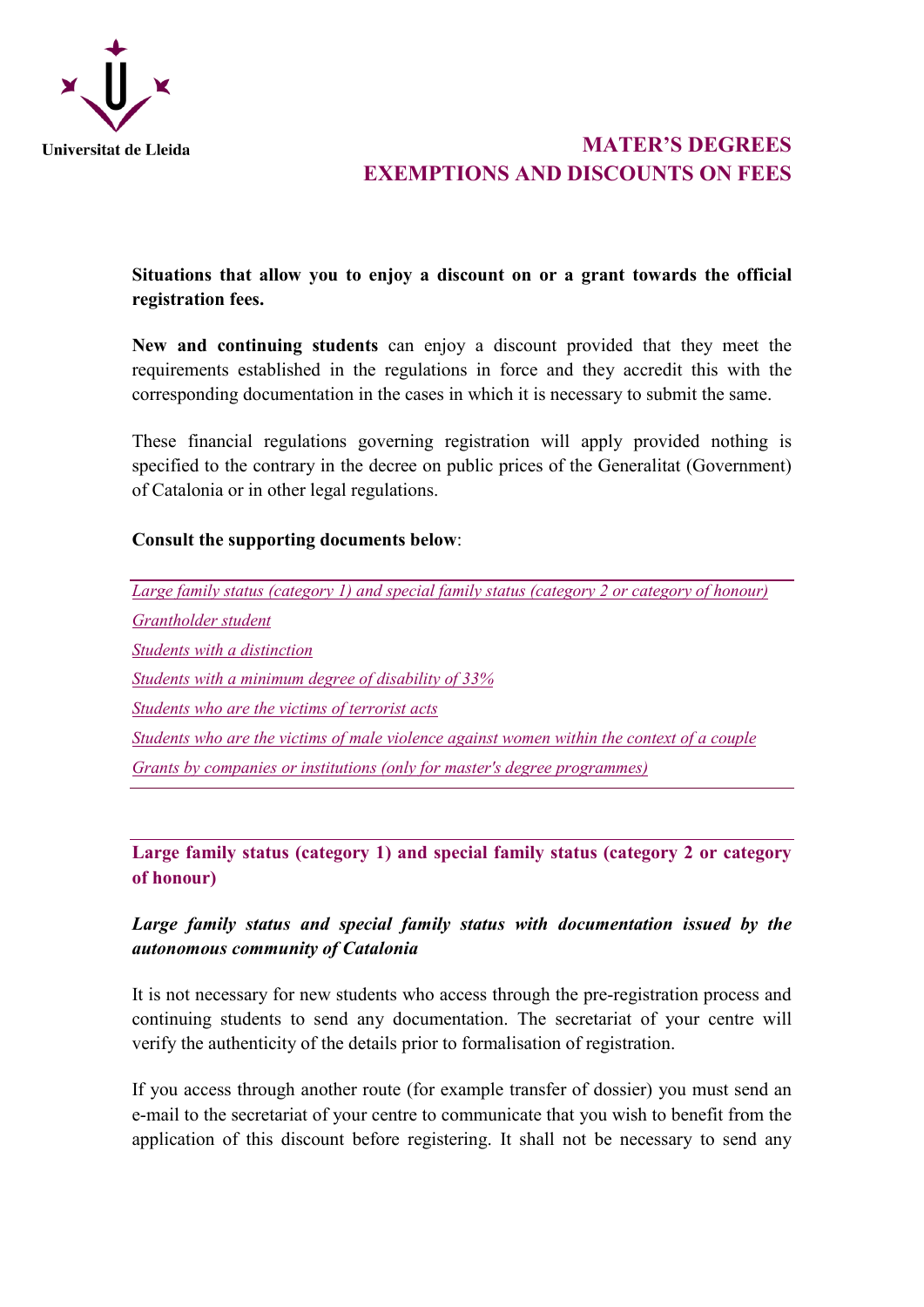

documentation. The secretariat of your centre will verify the authenticity of the details prior to formalisation of registration.

### *What can you do if your supporting document has expired?*

You must send an e-mail to the secretariat of your centre indicating that you have updated the documentation which accredits your large family status and that you wish to enjoy this discount. The secretariat of your centre will verify the authenticity of the details prior to formalisation of registration.

It is very important that the process for renewal of documents is effective **before the date of commencement of the academic year**, as established in the current regulations.

# *Students with the documentation which accredits the large family status and which was issued outside the autonomous community of Catalonia.*

**New students:** Original and photocopy of the large family document or certificate (students registering for the first time).

You must send the certified supporting documents preferably via the [online office](https://seuelectronica.udl.cat/registreelectronic.php) of the UdL using the specific form for "Foreign students" or "Students not from UdL". If you have been registered before in this University you may use the form seted in "Students UdL"; by post, to the address of the corresponding center; in person, by requesting an appointment [\(centers' contact details\)](https://www.udl.cat/ca/es/centros/); or by email, if it was not possible to use any of the other ways.

**Continuing students:** you can send the documentation preferably via the [online office](https://seuelectronica.udl.cat/registreelectronic.php) of the UdL using the specific form for "Estudiants UdL"; by post, to the address of the corresponding center; in person, by requesting an appointment [\(centers' contact details\)](https://www.udl.cat/ca/es/centros/); or by email, if it was not possible to use any of the other ways.

**In both cases if the number of siblings or children does not appear, this shall be accredited with a certificate issued by the appropriate department.** 

### *To what discount are you entitled?*

The **general large family** card applies a 50% discount to the subjects and to the academic record handling fee. The support fee for learning, the compulsory insurance and contracted services must be paid in full.

The **special large family** card gives the right to free subjects and a free academic record handling fee. The support fee for learning, the compulsory insurance and contracted services must be paid in full.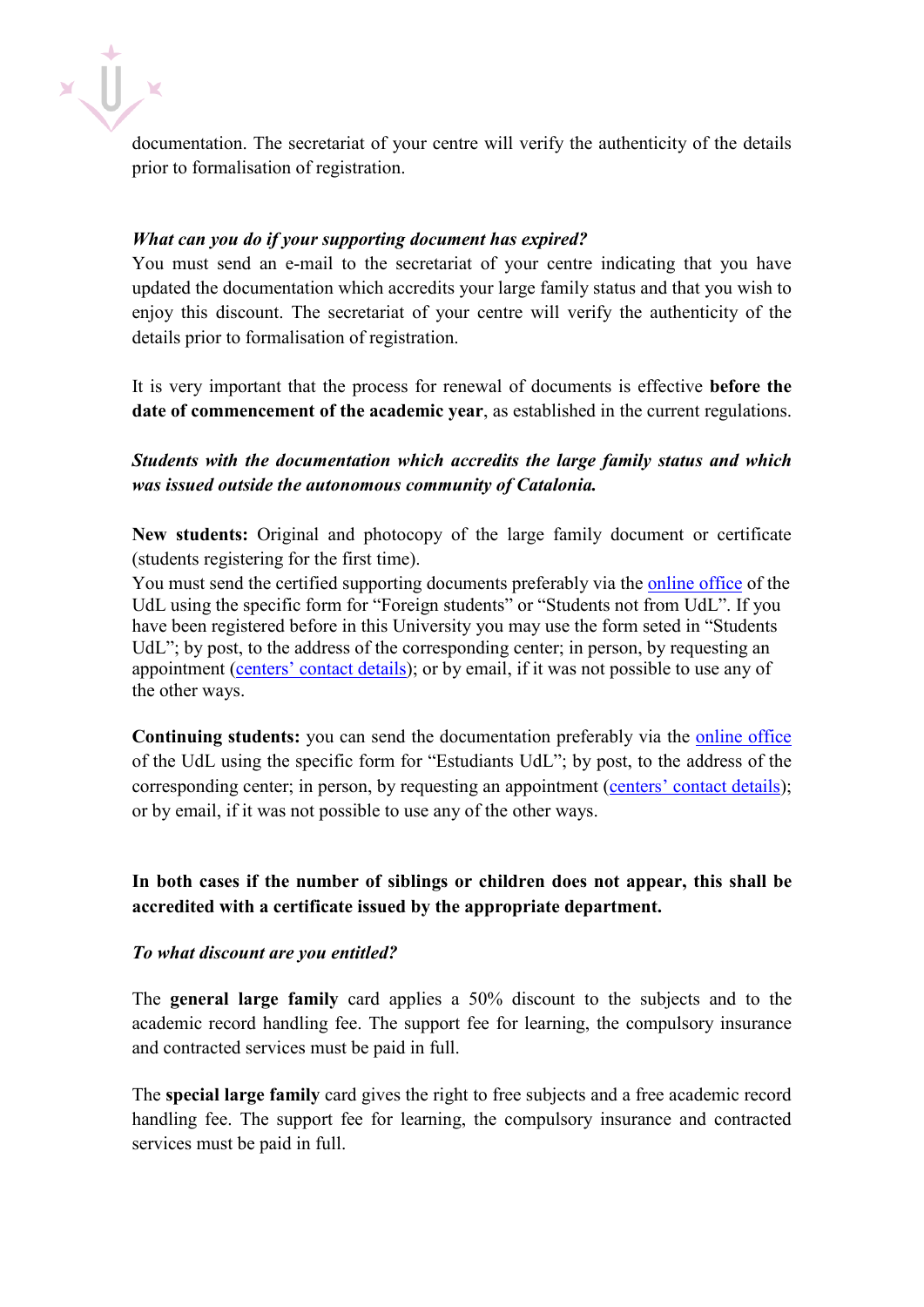

Important: in order to benefit from this discount, you must have the status at the beginning of the academic year.

### <span id="page-2-0"></span>**Grantholder student**

Students receiving a general grant convened by the Ministry of Education are not obliged to pay the academic services contracted.

This payment exception also applies to students pending the decision on the awarding of the grant at the time of registration, provided that:

- They were a grantholder in the previous academic year and the requirements of the corresponding announcement are met.
- They have requested the proof provided by the AGAUR and the result is that the financial requirements are met and moreover the academic requirements as set out in the corresponding announcement are met.

#### **New students**

If you did not have a grant during the previous year you must request the [financial](http://www.udl.cat/ca/serveis/aga/secciopreinscripciobeques/acreditaciobecari/)  [accreditation](http://www.udl.cat/ca/serveis/aga/secciopreinscripciobeques/acreditaciobecari/) which will be issued by the AGAUR before registering.

If you received a grant from the Ministry during the academic year 2020-21 in Catalonia, you may apply the discount directly to the registration. If you received a grant from the Ministry during the academic year 2020-21 from another autonomous community, you will have to accredit this by submitting the Ministry grantholder credential.

You must send the certified supporting documents preferably via the [online office](https://seuelectronica.udl.cat/registreelectronic.php) of the UdL using the specific form for "Foreign students" or "Students not from UdL". If you have been registered before in this University you may use the form seted in "Students UdL"; by post, to the address of the corresponding center; in person, by requesting an appointment [\(centers' contact details\)](https://www.udl.cat/ca/es/centros/); or by email, if it was not possible to use any of the other ways.

### **Students from other years:**

-If you benefited from a general grant from the Ministry of Education during the previous academic year, you need not submit any document.

-If you did not have this grant during the previous year, you must request the [financial](http://www.udl.cat/ca/serveis/aga/secciopreinscripciobeques/acreditaciobecari/)  [accreditation](http://www.udl.cat/ca/serveis/aga/secciopreinscripciobeques/acreditaciobecari/) which will be issued by the AGAUR before registering.

If you received a grant from the Ministry during the academic year 2020-21 in Catalonia, you may apply the discount directly to the registration. If you received a grant from the Ministry during the academic year 2020-21 from another autonomous community, you will have to accredit this by submitting the Ministry grantholder credential.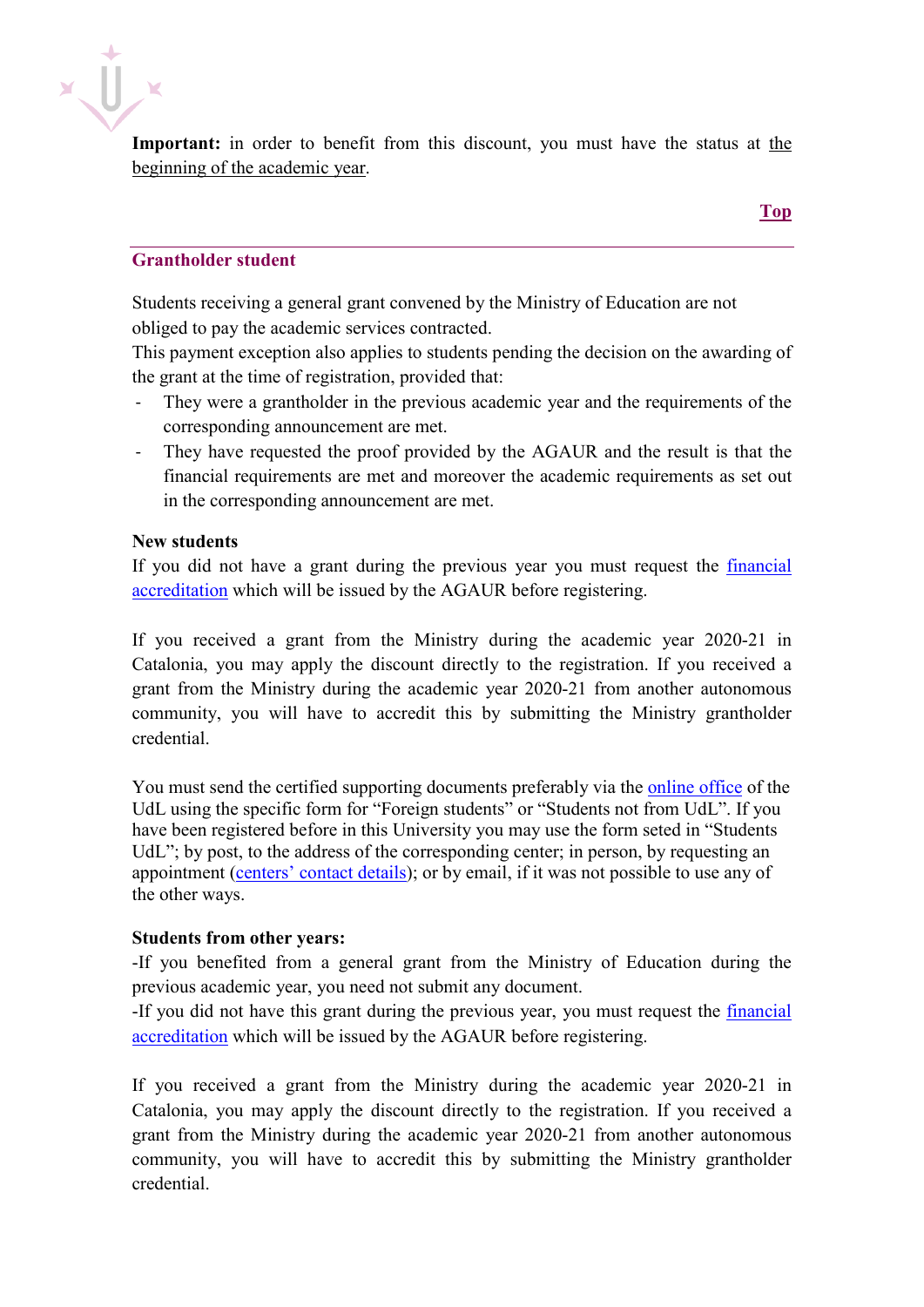

You can send the documentation preferably via the [online office](https://seuelectronica.udl.cat/registreelectronic.php) of the UdL using the specific form for "Estudiants UdL"; by post, to the address of the corresponding center; in person, by requesting an appointment [\(centers' contact details\)](https://www.udl.cat/ca/es/centros/); or by email, if it was not possible to use any of the other ways.

### **You must bear in mind that:**

# **You should not confuse the financial accreditation by the AGAUR or conditional grantholder registration with the grant application. They are different procedures.**

Remember that even if you register as a **conditional grantholder, you must specifically apply for the [general grant](https://sede.educacion.gob.es/) and/or the [equity grant](http://www10.gencat.cat/agaur_web/AppJava/catala/a_beca.jsp?categoria=universitaris&id_beca=20862)**. See the [section on](https://www.udl.cat/ca/serveis/aga/secciopreinscripciobeques/)  [grants](https://www.udl.cat/ca/serveis/aga/secciopreinscripciobeques/) on this website.

Note that the **deadline for obtaining accreditation** is about **10 days** and hence it is recommended to apply as soon as the call is opened. Please note that **the application for financial accreditation is not a grant application**, and **obtaining accreditation** of fulfilment of the financial requirements **does not guarantee that you will obtain the status of grantholder from the Ministry. You must also apply for the general grant** for university students. You will find all the information in the section on grants of this website.

If a grant is not awarded, students must pay the respective registration amount. If this payment is not made, the provisions of Article 5.2 these regulations shall be applied.

### *To what discount are you entitled?*

The deduction only affects subjects on which you register for the **first time**; therefore, the academic record handling fee, the support fee for learning, the compulsory insurance and contracted services must be paid in full.

### <span id="page-3-0"></span>**Students with a distinction**

*Supporting documents:* Students from other years who obtained credits with a distinction at the UdL in the immediately previous academic year do not have to submit any document.

### *To what discount are you entitled?*

Students who obtained credits with distinctions at the UdL in the immediately previous academic year will be entitled to exemption from payment of the registration fee of the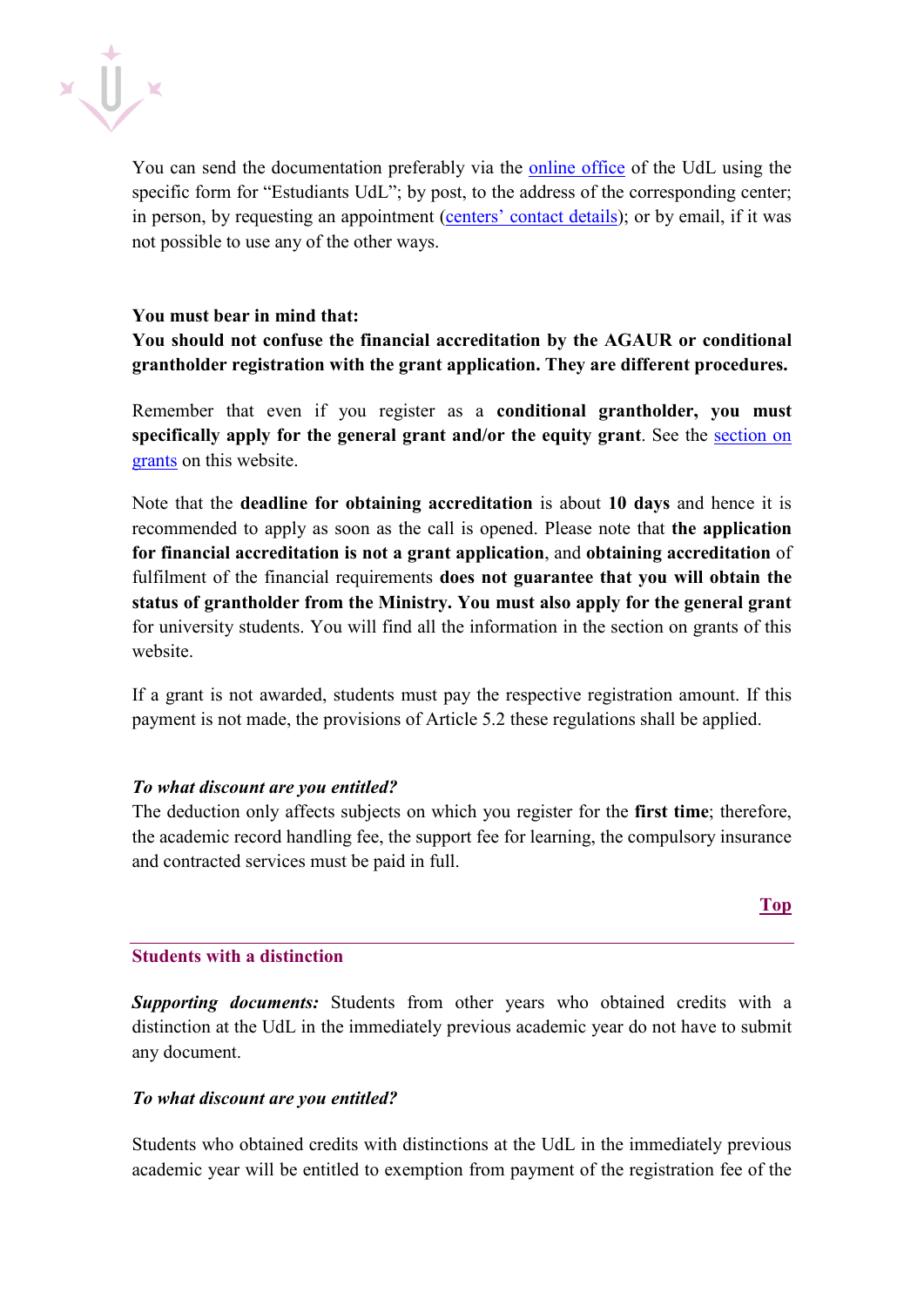

same degree for a number of credits equivalent to those they have obtained with this academic qualification.

The discount will likewise apply to the double master's degree when the distinction was obtained on one of the master's degrees which form part of it, provided that it has not ended. The same criterion shall be applied in the event of abandoning the double master's degree for one of the two which form part of it, provided that the subject with a distinction is recognised on the new master's degree.

If the credits with a distinction are the last of the bachelor's degree or of a degree from the old plan the exemption shall apply to the master's degree in accordance with the following equivalence: if the course type is annual, 2 credits will be discounted from the master's degree, and if the course type is four-monthly, 1 credit will be deducted.

**[Top](#page-0-1)**

### <span id="page-4-0"></span>**Students with a minimum degree of disability of 33%**

This condition is accredited by submitting any of the following documents:

- Certificate of recognition of the degree of disability issued by the competent authority- disability certificate –.
- Disability card issued by the Department of Social Welfare and the Family.
- Resolution of the Ministry of Economy and Finance or of the Ministry of Defence where a retirement pension on grounds of permanent disability for the service is recognised*.*
- Resolution of the National Social Security Institute (INSS) where the status of benefit recipient on grounds of total permanent, full or severe disability is recognised.

### **New students:**

You must send the certified supporting documents preferably via the [online office](https://seuelectronica.udl.cat/registreelectronic.php) of the UdL using the specific form for "Foreign students" or "Students not from UdL". If you have been registered before in this University you may use the form seted in "Students UdL"; by post, to the address of the corresponding center; in person, by requesting an appointment [\(centers' contact details\)](https://www.udl.cat/ca/es/centros/); or by email, if it was not possible to use any of the other ways.

### **Continuing students:**

You can send the documentation preferably via the [online office](https://seuelectronica.udl.cat/registreelectronic.php) of the UdL using the specific form for "Estudiants UdL"; by post, to the address of the corresponding center; in person, by requesting an appointment [\(centers' contact details\)](https://www.udl.cat/ca/es/centros/); or by email, if it was not possible to use any of the other ways.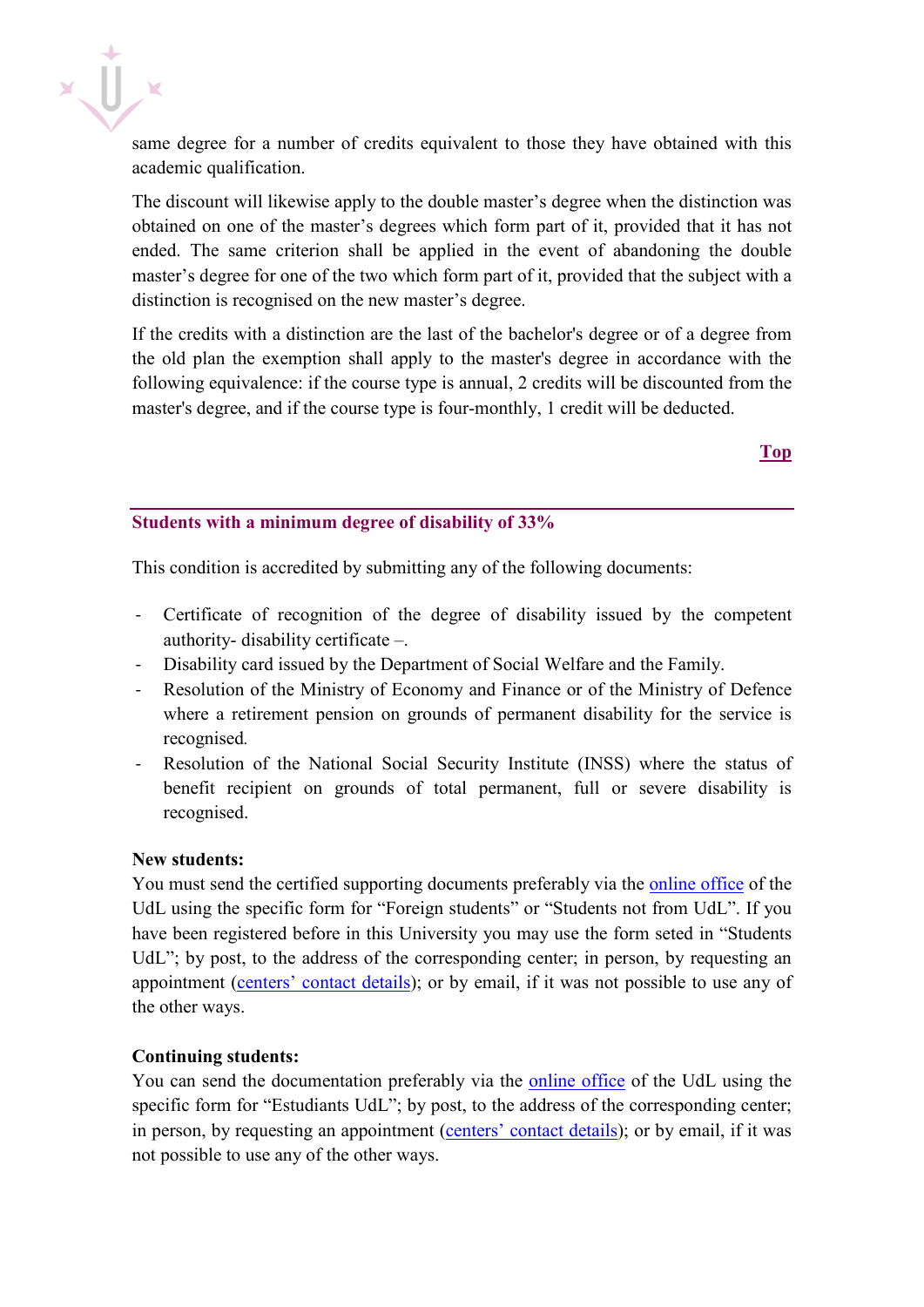

### *To what discount are you entitled?*

All the public prices as set out in the decree on public prices will be free of charge. The support fee for learning, the compulsory insurance and contracted services must be paid in full.

<span id="page-5-0"></span>**Students who are the victims of terrorist acts**

This condition must be accredited by submitting the corresponding administrative decision, as well as the family book in the case of dependent children*.*

### **New students**

You must send the certified supporting documents preferably via the [online office](https://seuelectronica.udl.cat/registreelectronic.php) of the UdL using the specific form for "Foreign students" or "Students not from UdL". If you have been registered before in this University you may use the form seted in "Students UdL"; by post, to the address of the corresponding center; in person, by requesting an appointment [\(centers' contact details\)](https://www.udl.cat/ca/es/centros/); or by email, if it was not possible to use any of the other ways.

### **Continuing students:**

You can send the documentation preferably via the [online office](https://seuelectronica.udl.cat/registreelectronic.php) of the UdL using the specific form for "Estudiants UdL"; by post, to the address of the corresponding center; in person, by requesting an appointment [\(centers' contact details\)](https://www.udl.cat/ca/es/centros/); or by email, if it was not possible to use any of the other ways.

### *To what discount are you entitled?*

All the public prices as set out in the decree on public prices will be free of charge. The support fee for learning, the compulsory insurance and contracted services must be paid in full.

### **[Top](#page-0-1)**

<span id="page-5-1"></span>**Students who are the victims of male violence against women within the context of a couple** 

The following documents are proof of the status of victim of male violence against women within the context of a couple and their dependent children:

a) A conviction for a crime of gender-based violence or any type of court judgment, even if it is not final, declaring that the woman has suffered any of the forms of this violence.

**[Top](#page-0-1)**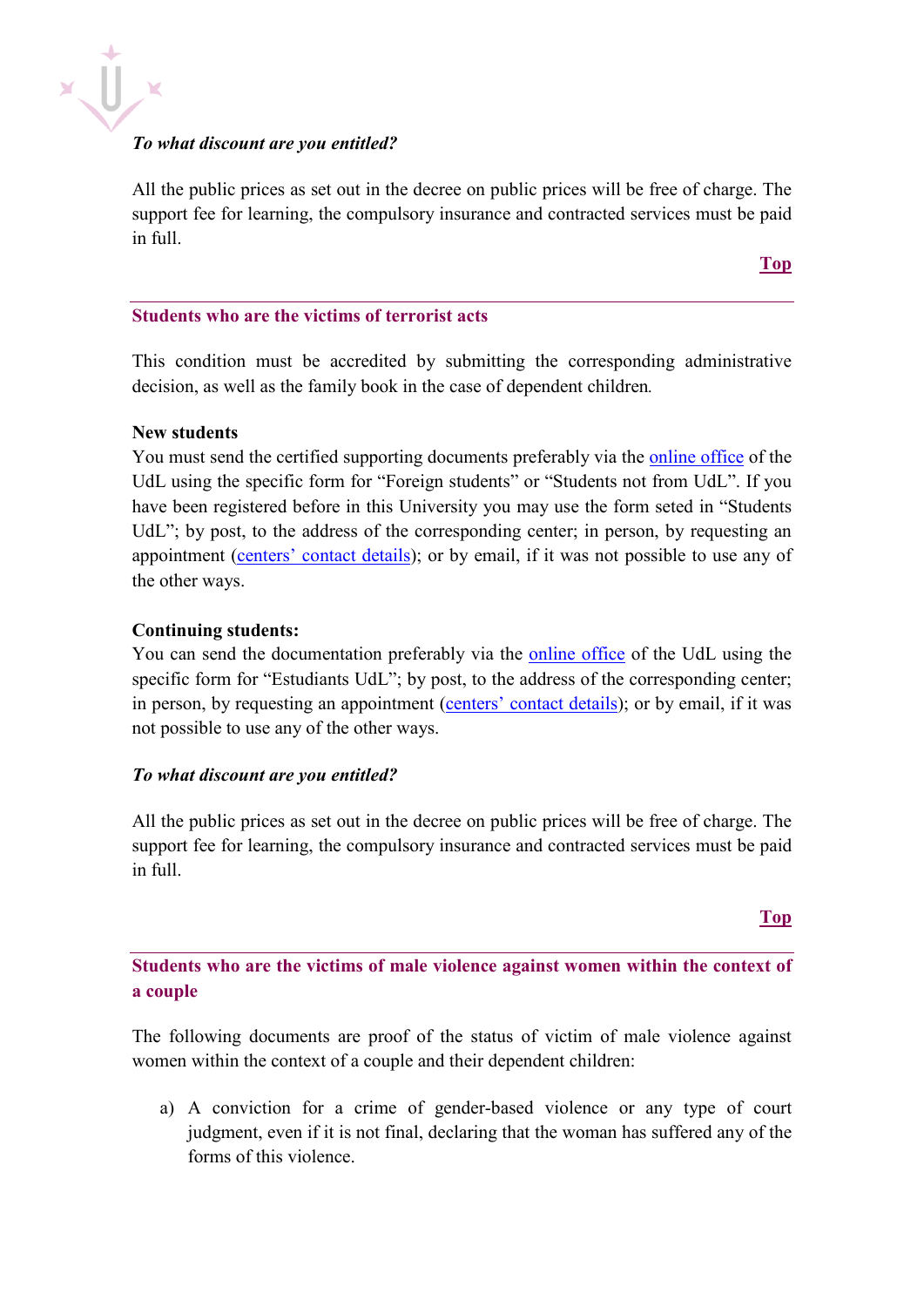$\mathbf{r}$ 

- b) A protection order or any other judicial decision that grants a precautionary measure in favour of the victim.
- c) A report by the Prosecution Ministry stipulating that the woman applicant is a victim of gender-based violence.
- d) A report or certificate proving that the woman applicant is being cared for as a victim of gender-based violence, issued by any of the following services:
	- Social Services.
	- Action Unit for Combating Male Violence against Women and Domestic Violence of the Directorate General for Families of the Catalan Ministry of Labour, Social Affairs and Families.
	- Specialised Intervention Services (SIE).
	- Women's Information and Support Services (SIAD).
	- Support for Victims of Crime Office.
	- Public shelter resource.
	- An organisation subsidised by a specific public authority to care for women victims of gender-based violence.
	- A report by the Inspectorate of Work and Social Security.
- e) Any other means as provided for in Article 33 of Law 5/2008, of 24 April, on the right of women to eradicate male violence against women.

Documents proving the status of victim of male violence against women within the context of a couple have the following validity:

- a) In the case of a conviction for a crime of gender-based violence.
	- If the sentence is less than two years, the status shall be retained for two years.
	- If the sentence is between two and four years, the status shall be retained for four years.
	- If the sentence is more than four years, the status shall be retained for the length of the sentence.
- b) In the case of a protection order, precautionary measure or report by the Prosecution Ministry, the status shall be retained for at least one year, or for the duration of the precautionary measures if longer.
- c) The certificate or report by victims' support services shall be valid for a calendar year from the date of issue.

For the purposes of proving the dependency relationship of the victim's children, the following documentation must be submitted:

- a) In the case of children up to the age of 21, a family book.
- b) In case of children older than 21, a certificate stating that they are living in the family unit.